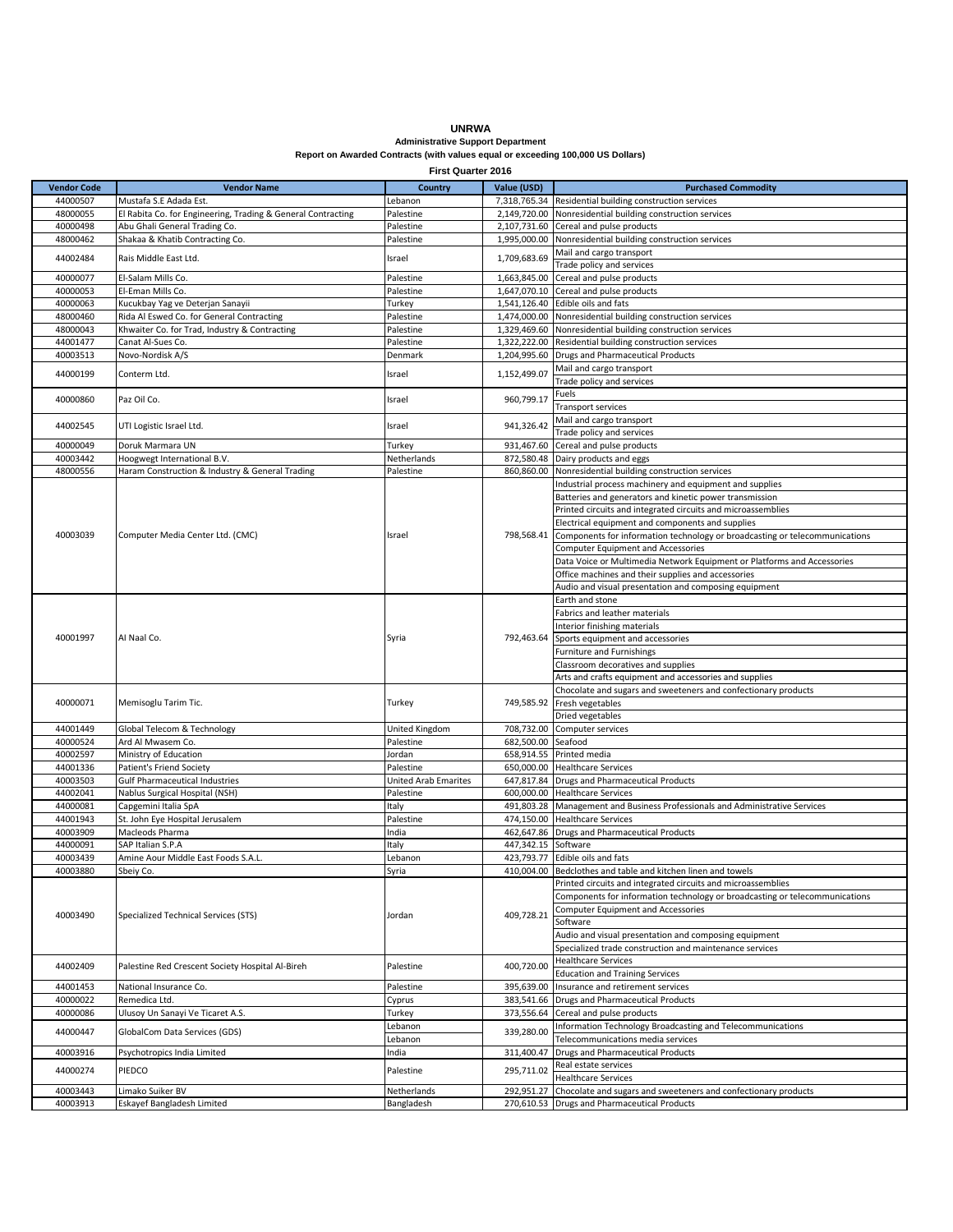## **UNRWA**

## **Administrative Support Department Report on Awarded Contracts (with values equal or exceeding 100,000 US Dollars)**

**First Quarter 2016**

| 40003646 | Wahib Economic Group (Mr. Wahib Marii)              | Syria       |            | 263,700.01 Chocolate and sugars and sweeteners and confectionary products |
|----------|-----------------------------------------------------|-------------|------------|---------------------------------------------------------------------------|
| 44002354 | Childrens Relief Bethlehem -Caritas                 | Palestine   |            | 262,800.00 Healthcare Services                                            |
| 44002265 | Bethlehem Arab Society for Rehabilitation & Surgery | Palestine   |            | 250,000.00 Healthcare Services                                            |
| 40000348 | National Pharmaceutical Industries                  | Oman        |            | 249,222.60 Drugs and Pharmaceutical Products                              |
|          |                                                     |             |            |                                                                           |
| 40001713 | Bashar Mohammd Kreshan                              | Syria       | 243,575.00 | Cereal and pulse products                                                 |
|          |                                                     |             |            | Canned or jarred vegetables                                               |
| 44000276 | Quick Fix for Transport & General T. Co.            | Palestine   |            | 241,816.34 Mail and cargo transport                                       |
| 40003915 | Milan Laboratories (India) Pvt. Ltd.                | India       |            | 229,531.57 Drugs and Pharmaceutical Products                              |
| 44002915 | The United Nations Global Service Centre (UNGSC)    | Spain       |            | 225,052.76 Computer services                                              |
| 44002042 | Al-Razi Hospital                                    | Palestine   |            | 200,000.00 Healthcare Services                                            |
| 40000618 |                                                     |             |            |                                                                           |
|          | Electro Co. for Trading & Contracting               | Palestine   |            | 193,050.00 Batteries and generators and kinetic power transmission        |
| 44002039 | Zakat Hospital                                      | Palestine   |            | 180,000.00 Healthcare Services                                            |
| 44000377 | Ahmed Ismail Amayri                                 | Lebanon     |            | 163,856.00 Water and wastewater treatment supply and disposal             |
| 40000872 | Paper Industries Co. Ltd.                           | Palestine   |            | 159,763.85 Paper products                                                 |
| 40000275 | Amstelfarma B.V                                     | Netherlands |            | 156,419.38 Drugs and Pharmaceutical Products                              |
| 44002287 | Holy Family Hospital-Bethlehem                      | Palestine   |            | 150,000.00 Healthcare Services                                            |
| 40003418 | United Motor Trade Co.                              | Palestine   |            |                                                                           |
|          |                                                     |             |            | 149,500.00 Motor vehicles                                                 |
| 40003912 | Cachet Pharmaceuticals (P) Ltd.                     | India       |            | 148,912.97 Drugs and Pharmaceutical Products                              |
| 44002087 | Wefaq Society for Child & Women Care                | Palestine   |            | 146,722.50 Entertainment services                                         |
| 40003440 | Arbel Pulse Grain Industry                          | Turkey      |            | 145,883.25 Dried vegetables                                               |
|          |                                                     |             |            | Measuring and observing and testing instruments                           |
| 40001763 | Emad AlDin Establishment For Trading                | Syria       | 142,134.00 | Medical Equipment and Accessories and Supplies                            |
|          |                                                     |             |            |                                                                           |
| 48000555 | Sun Rise Co. for General Trading & Contracting      | Palestine   | 138,234.80 | Nonresidential building construction services                             |
|          |                                                     |             |            | Specialized trade construction and maintenance services                   |
| 40003935 | Umedica Laboratories Pvt. Ltd.                      | India       | 137,761.58 | <b>Drugs and Pharmaceutical Products</b>                                  |
|          |                                                     |             |            | Management advisory services                                              |
| 44002857 | Deloitte Touche Tohmatsu India LLP                  | India       | 133,593.00 | Travel facilitation                                                       |
| 44001094 | Amjad Fuad Mohd Froukh                              | Palestine   | 132,291.93 | Real estate services                                                      |
|          |                                                     |             |            |                                                                           |
| 44000995 | Zawati Brothers Co.                                 | Jordan      |            | 128,340.61 Refuse disposal and treatment                                  |
| 40003899 | Cipla Ltd.                                          | India       |            | 127,461.84 Drugs and Pharmaceutical Products                              |
| 40003910 | Ipca Laboratories Limited                           | India       |            | 125,321.99 Drugs and Pharmaceutical Products                              |
|          |                                                     |             |            | Paper products                                                            |
| 40000562 | Bait Darass Co. For Trade                           | Palestine   | 124,238.83 | Cleaning and janitorial supplies                                          |
| 48000065 |                                                     |             |            |                                                                           |
|          | Shanan Son's Co. for Contracting                    | Palestine   | 117,455.00 | Building and facility maintenance and repair services                     |
|          |                                                     |             |            | Seeds and bulbs and seedlings and cuttings                                |
|          |                                                     |             |            | Floriculture and silviculture products                                    |
|          |                                                     |             |            | Additives                                                                 |
|          |                                                     |             |            | Colorants                                                                 |
|          |                                                     |             |            | Welding and soldering and brazing machinery and accessories and supplies  |
|          |                                                     |             |            |                                                                           |
|          |                                                     |             |            | Personal safety and protection                                            |
|          |                                                     |             |            | Cleaning and janitorial supplies                                          |
|          |                                                     |             |            | Meat and poultry products                                                 |
|          |                                                     |             |            | Dairy products and eggs                                                   |
|          |                                                     |             |            | Chocolate and sugars and sweeteners and confectionary products            |
| 40000919 | Satarco Co. for Industries & General Trading        | Palestine   |            | 116,414.56 Seasonings and preservatives                                   |
|          |                                                     |             |            |                                                                           |
|          |                                                     |             |            |                                                                           |
|          |                                                     |             |            | Bread and bakery products                                                 |
|          |                                                     |             |            | Prepared and preserved foods                                              |
|          |                                                     |             |            | <b>Beverages</b>                                                          |
|          |                                                     |             |            | Cereal and pulse products                                                 |
|          |                                                     |             |            |                                                                           |
|          |                                                     |             |            | Fresh fruits                                                              |
|          |                                                     |             |            | Fresh vegetables                                                          |
|          |                                                     |             |            | Canned or jarred vegetables                                               |
|          |                                                     |             |            | Domestic appliances                                                       |
|          |                                                     |             |            | ersonal care products                                                     |
|          |                                                     |             |            | Arts and crafts equipment and accessories and supplies                    |
|          |                                                     |             |            | Compounds and mixtures                                                    |
|          |                                                     |             |            |                                                                           |
| 40000276 | Amex Export-Import GMBH                             | Austria     | 108,561.60 | Measuring and observing and testing instruments                           |
|          |                                                     |             |            | Medical Equipment and Accessories and Supplies                            |
|          |                                                     |             |            | Transport services                                                        |
|          |                                                     |             |            | Pest control products                                                     |
|          |                                                     |             |            | Earth and stone                                                           |
|          |                                                     |             |            | Non edible plant and forestry products                                    |
|          |                                                     |             |            |                                                                           |
|          |                                                     |             |            | Additives                                                                 |
|          |                                                     |             |            | ndustrial Manufacturing and Processing Machinery and Accessories          |
|          |                                                     |             |            | Textile and fabric machinery and accessories                              |
|          |                                                     |             |            | Industrial process machinery and equipment and supplies                   |
|          |                                                     |             |            | Metal cutting machinery and accessories                                   |
|          |                                                     |             |            | Metal forming machinery and accessories                                   |
|          |                                                     |             |            |                                                                           |
|          |                                                     |             |            | Welding and soldering and brazing machinery and accessories and supplies  |
|          |                                                     |             |            | Containers and storage                                                    |
|          |                                                     |             |            | Hand tools                                                                |
| 40000882 | Qwaider for General Trading Co.                     | Palestine   | 108,215.38 | Structural components and basic shapes<br>Concrete and cement and plaster |